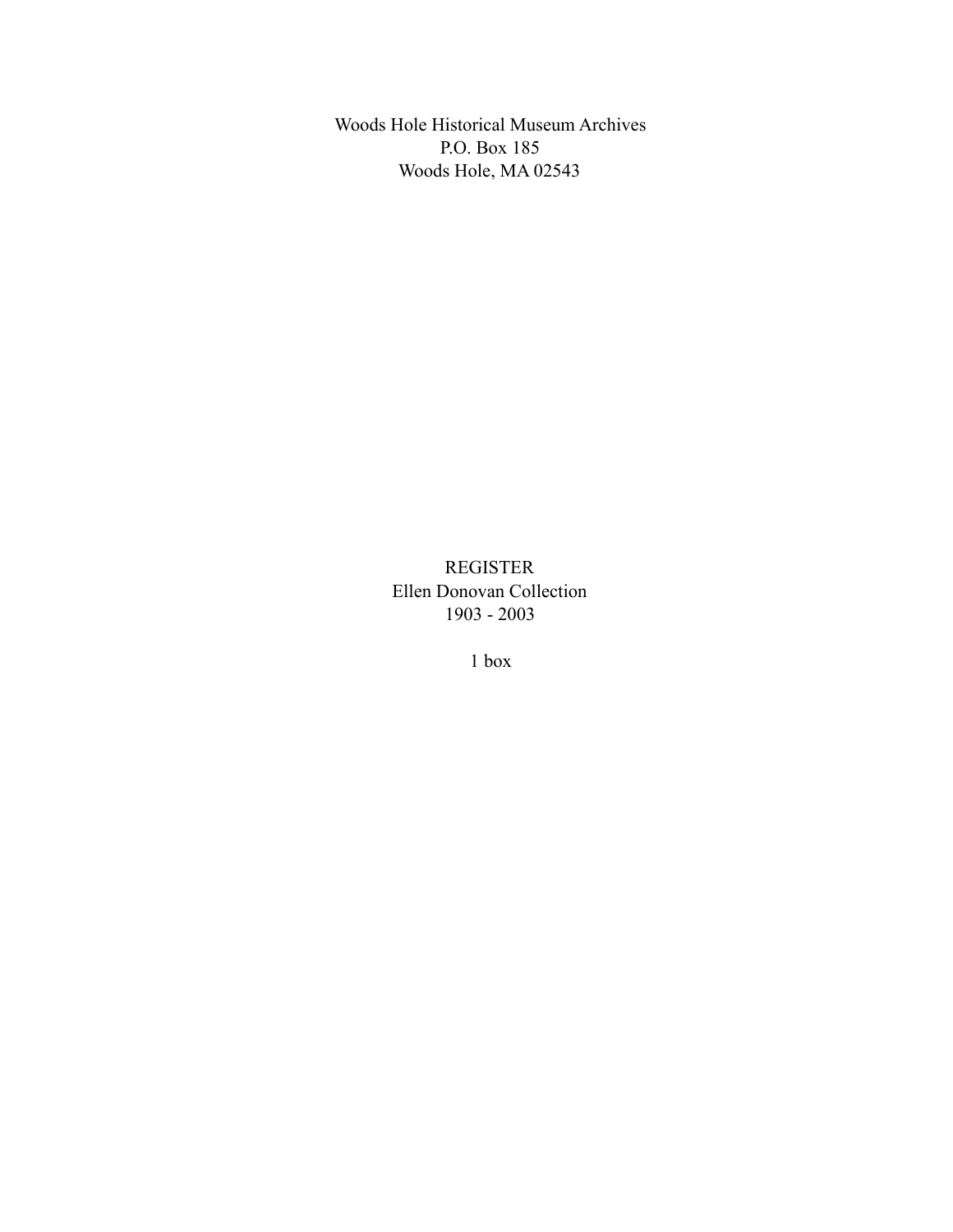# **ELLEN DONOVAN (HEILBRUNN) COLLECTION Recataloged 2019**

## **BIOGRAPHY**

#### **ELLEN DONOVAN 1903 - 1977**

Ellen Donovan was a beloved teacher, artist and summer resident of Woods Hole. She was born in Philadelphia in 1903 and received her training at the Philadelphia Academy of Fine Arts, the Barnes Foundation and at the Thurn School of Modern Art. Early in her career she taught at private schools in the Philadelphia area, among them the Agnes Irwin and William Penn Charter Schools. Her art, mostly oils and pastels, is in the Philadelphia Academy's permanent collection.

Woods Hole became her summer home after her marriage in 1932 to Dr. L.V. Heilbrunn of the Biology Department of the University of Pennsylvania. Dr. Heilbrunn was very active and vibrant, a well-known summer researcher in cell physiology at the Marine Biological Laboratory. They spent many summers in their old house, once known as the Edwards place, on School Street just beyond the Woods Hole School. The property consisted of large lawns running down to the edge of Eel Pond with two attached houses and Ellen's little studio at the water's edge. Beginning in 1933, she taught art classes in Woods Hole for many summers. The classes were held on her own lawns at first and later in a small building at the head of Little Harbor, which had been the boathouse of Sarah Bryant Fay, a photographer and artist. Ellen exhibited her work many times in Woods Hole.

In November 1950, she opened the Ellen Donovan Gallery at 1716 Rittenhouse Square in Philadelphia, where Leopold Stokowski had once lived. Her partner in the venture was Barbara Phillips, an English sculptor. They had met when Miss Phillips came through Woods Hole on her way to Naushon Island. An early exhibitor at the Donovan Gallery was William H. Littlefield of Falmouth, and one of the first paintings sold there was a Littlefield oil of Locust Street in Falmouth. Mr. Littlefield and Ellen Donovan were close friends and colleagues in the Falmouth art scene, often painting together outdoors, along with other local artists including Rose Danzig Grundfest.

Dr. Heilbrunn was mentor to many graduate students starting in the 1930s. The Heilbrunns rented half the house to doctoral candidates and their families. One of their first tenants was Heilbrunn's first graduate student, Burr Steinbach and his wife, Susie. Ellen presented Susie with a painting as a wedding present, which is a family treasure to this day.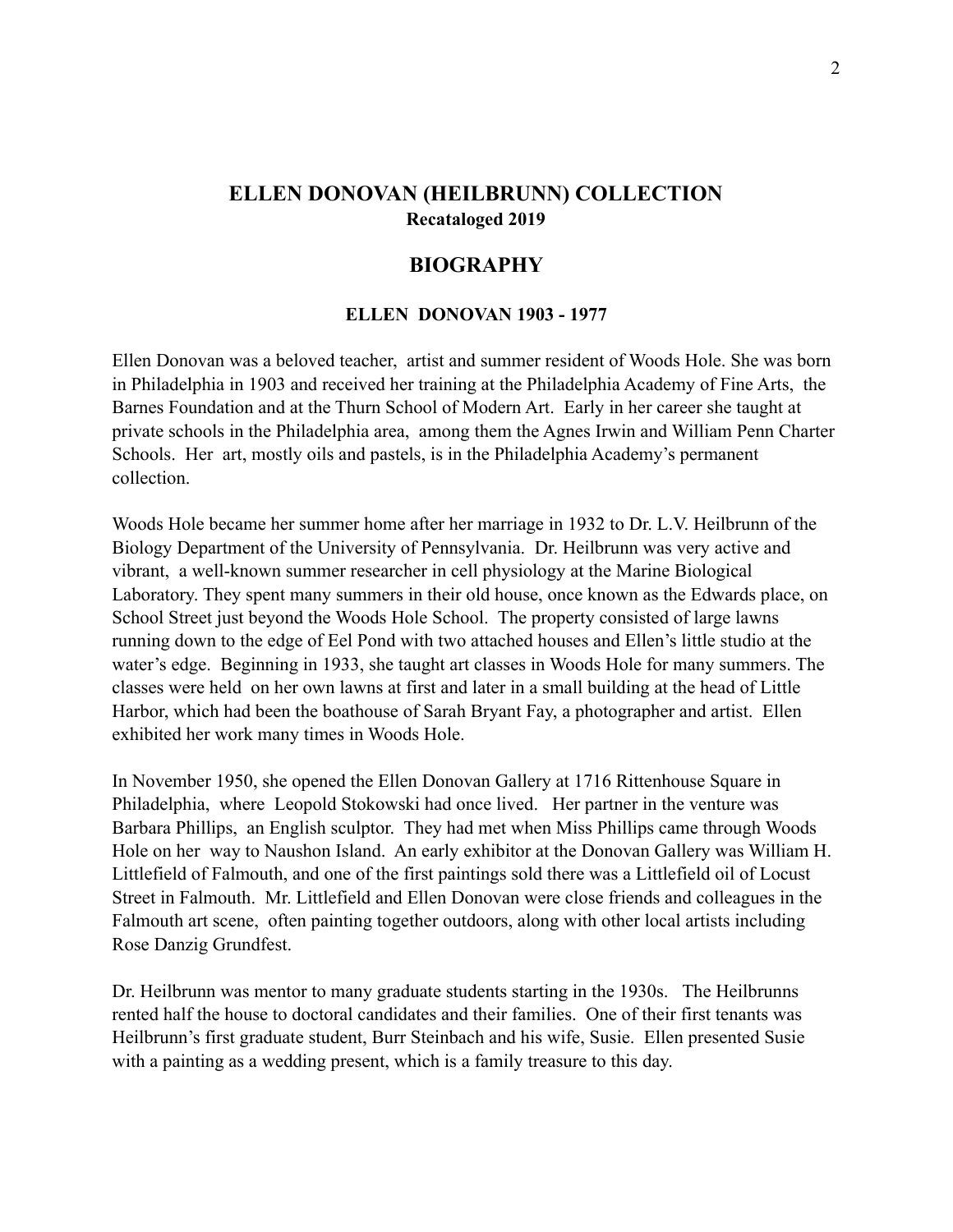On summer evenings Ellen and her husband held large "ice cream parties" on their lawn. Guests were not only students and their families but members of the larger community, such as the Irish poet Padraic Colum, who greatly admired Ellen's wonderful Irish beauty, her sparkling blue eyes and black hair. Often present were Dr. James P. Warbasse, an advocate of social change; artists, an assortment of Nobel Prize winners and Ellen's lovely black standard poodle, Bombo. They all regarded Ellen with great affection and were devoted to Dr. Heilbrunn, fondly calling him "The Boss".

Unusual for the 1930s, Ellen retained her own last name after she married. One time, Dr. Heilbrunn, wearing his pince-nez and typical old tweed jacket, was walking Bombo down the street, when someone passed saying "Good evening, Mr. Donovan", to which he replied "No, my name is Heilbrunn. I kept my maiden name."

Ellen was a passionate woman. She didn't give a damn for the proprieties of life. She was an artist. Though disengaged from domesticity and step-motherhood, she was enamored of L.V. Heilbrunn. When he died, she lamented "What am I supposed to do? I've been living with a giant. How do I live without him?"

After L.V. died in 1959, Ellen Donovan moved her winter residence from Philadelphia to New Hope, Pennsylvania, where she kept a studio for several years. She became a charter member of the New Hope Art League but continued to come to Woods Hole every summer. Ellen died at Doylestown, Pennsylvania on March 4, 1977. She was survived by her step-daughter, Constance Heilbrunn Tolkan (now deceased) and a grandson, Victor Tolkan of Washington, D.C., the current owner of the School Street property. We thank Victor Tolkan and his father Norman for the loan of these paintings.

## **SCOPE**

Material in the Ellen Donovan Collection consists of her original Woods Hole school announcement brochures, her Philadelphia gallery brochures, Christmas cards, a large number of Ellen's pencil sketches, as well as items and information gathered for an Exhibit of her paintings in Gallery Two of the WHHM in 2003. There is also material on her husband's scientific research in biology.

The paintings were also photographed; those digital files are under Donovan in the My Pictures directory of the desktop.

#### **FOLDER 1: Origin of Collection**

- 1. Note from Marsden Williams about items removed from Victor Tolkan's cottage (48 School Street)
- 2. Genealogy of Donovan-Heilbrunn-Tolkan family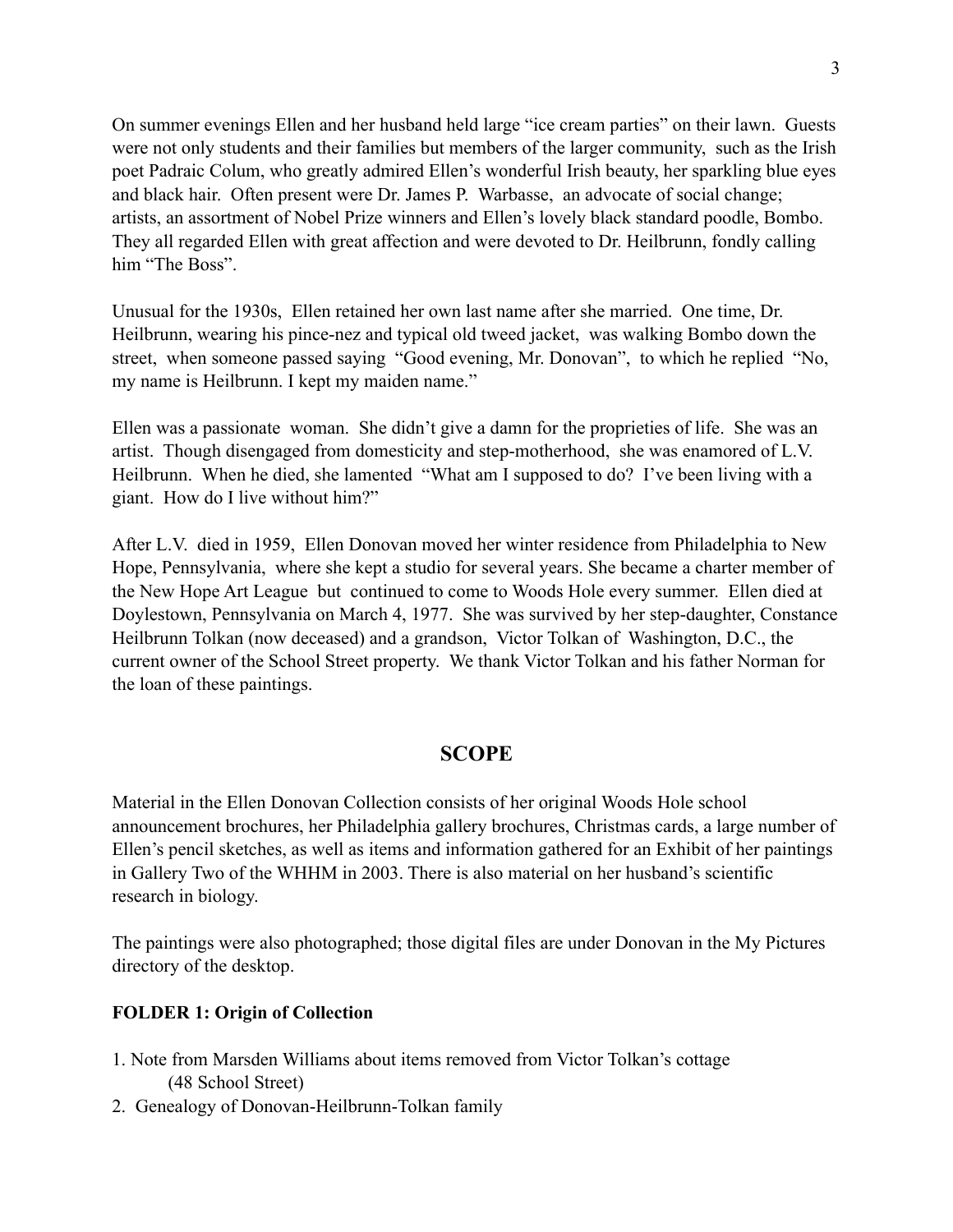3. Norman Tolkan's Washington, DC address

#### **FOLDER 2: Photos**

1. Photo of L.V. Heilbrunn and Ellen Donovan, color print. Donated by Catherine R. Williams

2. Photo of L.V. Heilbrunn, b/w. Donated by Catherine R. Williams

Copies mounted for the Exhibit are at the bottom of the box.

## **FOLDER 3: Obituary of Ellen Donovan**

- Obituary of Ellen Donovan Heilbrunn. Falmouth *Enterprise*, April 15, 1977 (xerox copy)

### **FOLDER 4: Christmas Cards of Ellen Donovan**

- 1. Christmas card, 1925, block print of church, hand-colored, "Christmas Greetings Ellen Donovan, 1925". Second side printed in gray, no color.
- 2. Christmas card, 1926, block print of Colonial house in snow, "Christmas Greetings 1926"
- 3 and 4. Christmas card, 1926, block print of Colonial house in snow, hand-colored, "Christmas Greetings 1926" (two copies).

## **FOLDER 5: Agnes Irwin School Prospectus**

- Paper-covered ribbon-tied booklet with school description and faculty list, 1931-1932, for The Agnes Irwin School, 2009 and 2011 De Lancey Place, Philadelphia (Ellen Donovan was the Art Instructor)

### **FOLDER 6: Copy of** *The Last Writing of Baron Takuma Dan*

Paper and cloth covered book of the last writing and speech given by Baron Takuma Dan at the League of Nations Commission of Inquiry, 1932 (the Baron was an MBL scientist and friend of the Heilbrunns)

### **FOLDER 7: Woods Hole Art School**

- 1. Prospectus (3 copies) for the Woods Hole Art School established by Ellen Donovan in 1933 on Little Harbor
- 2. Artwork (3 copies) for the cover of the prospectus, Woods Hole Art School
- 3. Prospectus for the Woods Hole Art School, 4th year, at 48 School Street
- 4. Woods Hole Art School announcement of music instruction by Stanley Sprenger, 1941